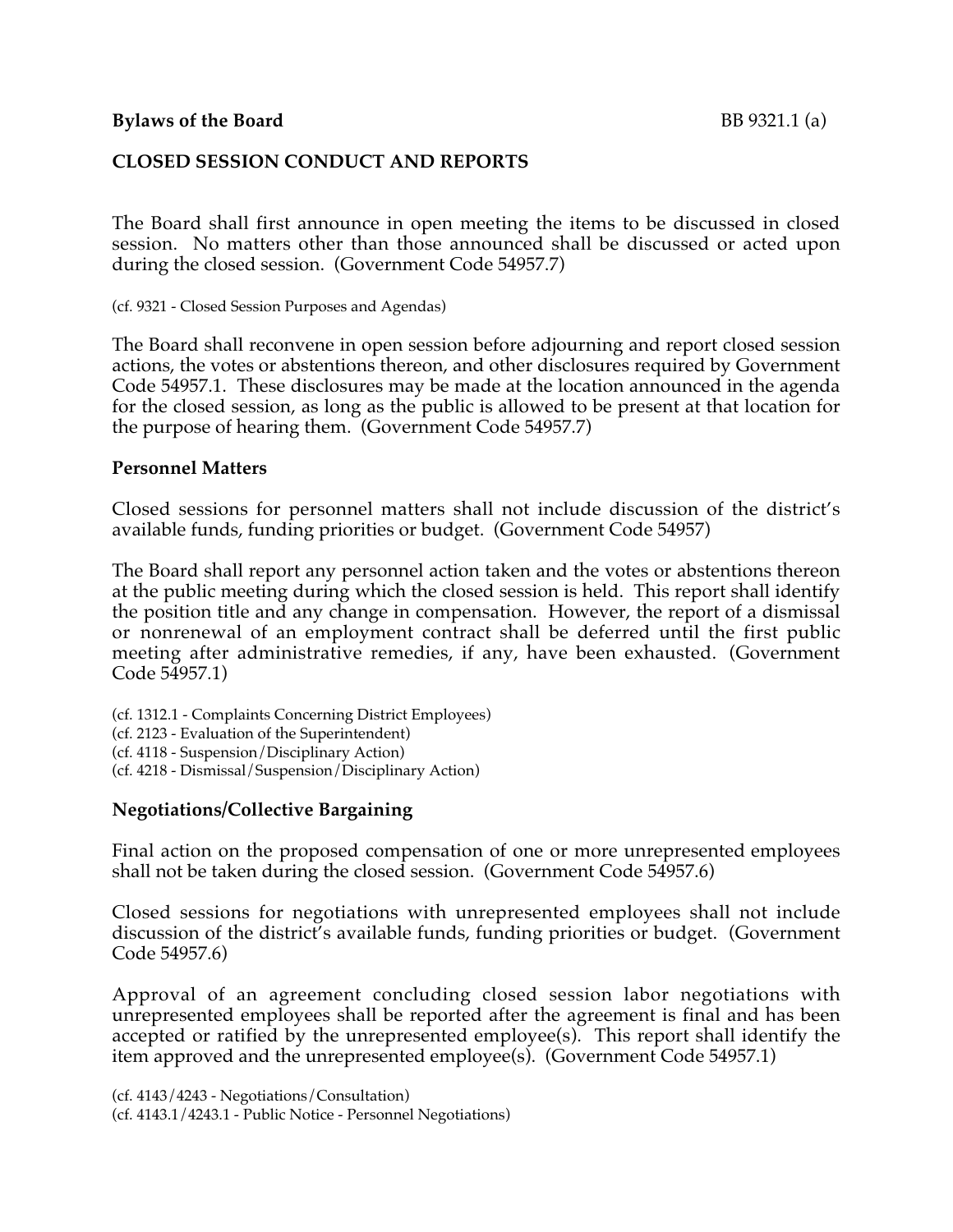## **CLOSED SESSION CONDUCT AND REPORTS** (continued)

#### **Student Matters**

Actions related to student matters shall be taken in open session and shall be a matter of public record. No information shall be released in violation of student privacy rights provided in law. (Education Code 35146, 48918)

In an expulsion action, the student's name and the cause for expulsion shall be listed on these public records.

(cf. 5117 - Interdistrict Attendance) (cf. 5119 - Students Expelled from Other Districts) (cf. 5125 - Student Records) (cf. 5125.3 - Challenging Student Records) (cf. 5144 - Discipline) (cf. 5144.1 - Suspension and Expulsion/Due Process)

#### **Security**

Closed sessions for security matters shall not include discussion of the district's available funds, funding priorities or budget. (Government Code 54957)

#### **Real Estate Negotiations**

Approval of an agreement concluding real estate negotiations shall be reported after the agreement is final. If the Board renders the agreement final, it shall report that approval, the votes or abstentions thereon, and the substance of the agreement in open session at the public meeting during which the closed session is held. If final approval rests with the other party, the Superintendent or designee shall disclose the fact of that approval and the substance of the agreement upon inquiry by any person, as soon as the other party or its agent has informed the district of its approval. (Government Code 54957.1)

#### **Pending Litigation**

The Board shall report the following actions related to pending litigation, and the votes or abstentions thereon, at the public meeting during which the closed session is held:

- 1. Approval to legal counsel to defend, appeal or not appeal, or otherwise appear in litigation. This report shall identify the adverse parties, if known, and the substance of the litigation.
- 2. Approval to legal counsel to initiate or intervene in a lawsuit. This report shall state that details will be disclosed to inquiring parties after the lawsuit is commenced unless doing so would jeopardize the district's ability to serve process on unserved parties or its ability to conclude existing settlement negotiations to its advantage.